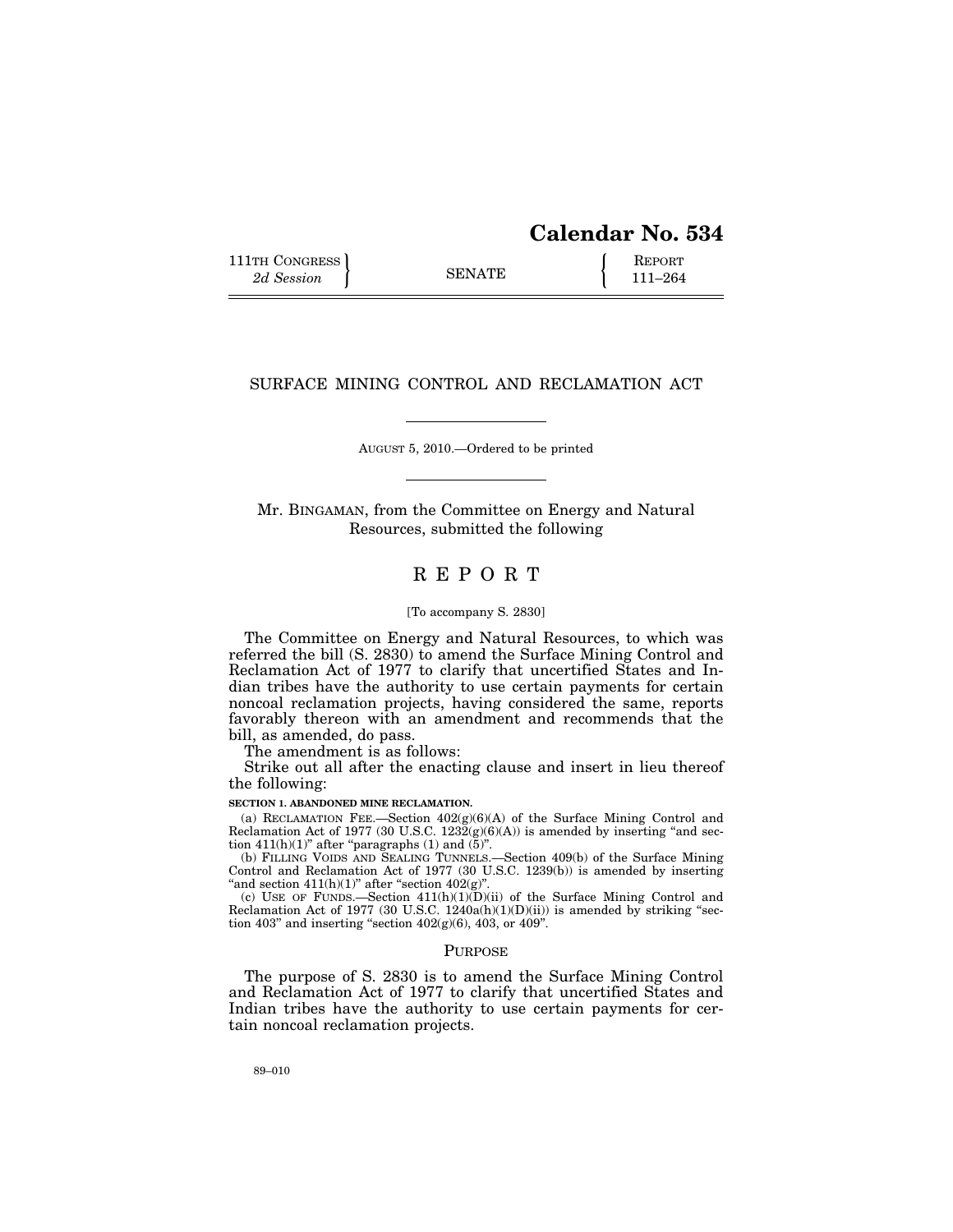### BACKGROUND AND NEED

The Surface Mining Control and Reclamation Act of 1977 (SMCRA) was enacted, among other things, to promote the reclamation of abandoned mines that endanger public health and safety and degrade the environment. It created a reclamation program, which is administered by the Office of Surface Mining Reclamation and Enforcement of the Department of the Interior, and is funded by an Abandoned Mine Land (AML) fee assessed on each ton of coal produced. Funds collected under the program are used to reclaim abandoned mine lands, with top priority for protecting public health, safety, general welfare, and property, and restoration of land and water resources adversely affected by past mining practices. The program is largely directed to abandoned coal mine reclamation, but under section 409 of SMCRA (30 U.S.C. 1239), funds have historically been available to address noncoal mine sites. Several western states, including New Mexico, Colorado, and Utah, have traditionally relied on AML funds to reclaim noncoal sites.

The Surface Mining Control and Reclamation Act Amendments of 2006, which was enacted as part of the Tax Relief and Health Care Act of 2006 (Pub. L. No. 109–432), reauthorized collection of the AML fee, which would otherwise have expired. In addition, the 2006 amendments added a provision to section 411 of SMCRA that requires the Secretary of the Interior to pay states and Indian tribes the so-called ''unappropriated balance amounts,'' which were previously allocated, but had not been paid, to the states and tribes. The Department of the Interior, pursuant to a Memorandum Opinion (M–37014) issued by the Solicitor on December 5, 2007, has interpreted the amendment to section 411 to prohibit "uncertified" States and Indian tribes (*i.e.*, States and tribes that have not certified completion of their abandoned coal reclamation work pursuant to section 411(a) of SMCRA with the Secretary's concurrence) to use their ''unappropriated balance amounts'' provided to them under the AML program to address problems relating to noncoal abandoned mines. This same Memorandum Opinion also limits the ability of uncertified States and Indian tribes to use unappropriated balance amounts under the AML program for deposit into an acid mine drainage abatement and treatment fund.

As previously noted, prior to the enactment of the 2006 amendments, AML funds were available to uncertified States and Indian tribes to reclaim both coal and noncoal sites and western states such as New Mexico, Colorado, and Utah were able to prioritize the use of their AML funds to undertake the most pressing reclamation work on both coal and noncoal mine sites. While activities on noncoal sites have consumed a relatively insignificant portion of the funding provided for the overall AML program, the results in terms of public health and safety at these sites is considerable, and there is significant work yet to be done. Similarly, acid mine drainage continues to pose a significant problem particularly in the Appalachian States where coal mining is prevalent. The 2006 amendment to section 411, as interpreted by the Solicitor, prevents states from allocating their AML funds to address their most pressing needs.

S. 2830 would address this problem by giving uncertified States and Indian tribes flexibility to use unappropriated balance amounts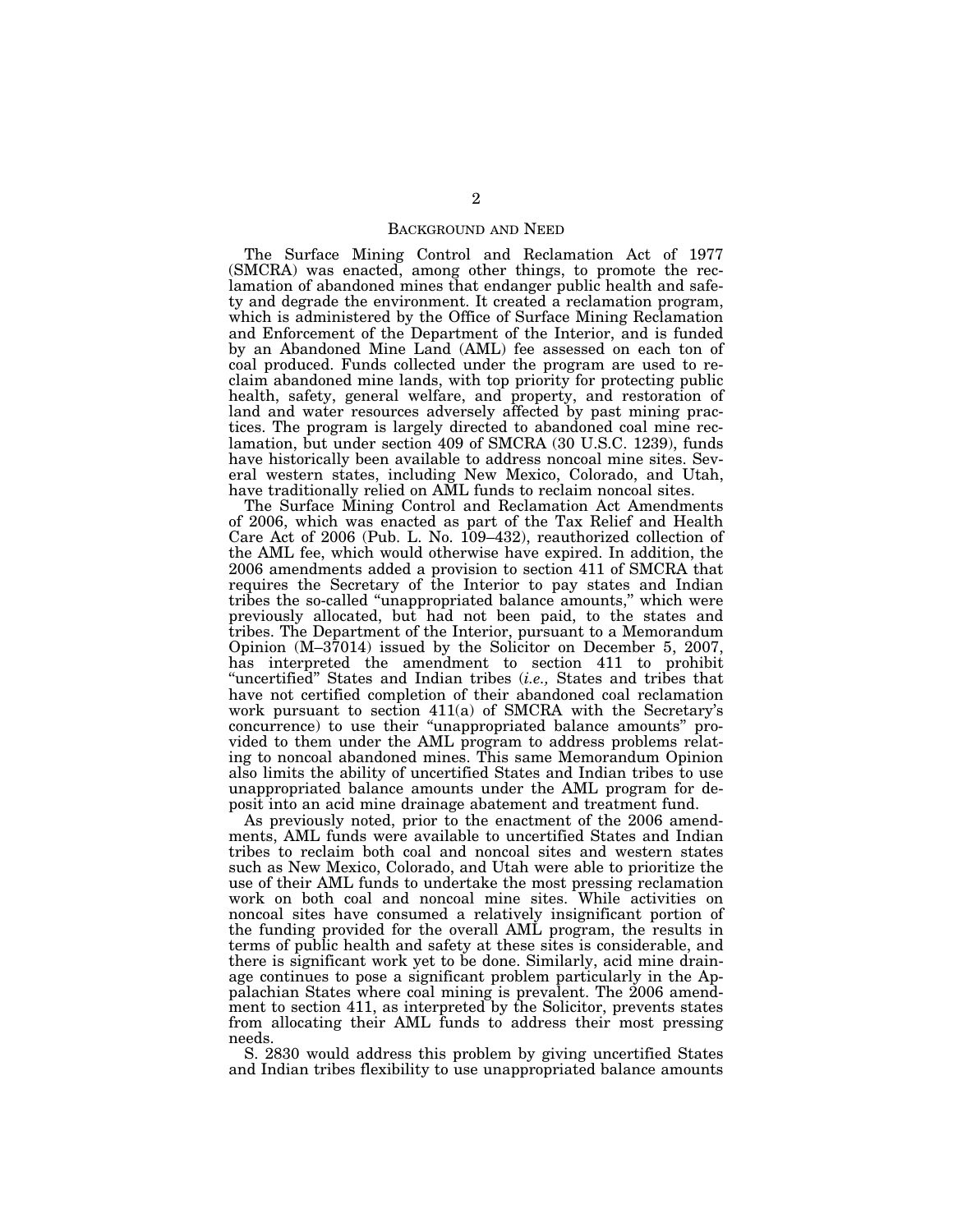paid to them pursuant to the 2006 amendments for noncoal reclamation. In addition, uncertified States and Indian tribes would have the flexibility to use such funds for deposit in an acid mine drainage abatement and treatment fund without respect to certain time limitations. The bill addresses those unexpended and unappropriated balance amounts already paid to the States and Indian tribes pursuant to the 2006 amendments, as well as those to be paid pursuant to the 2006 amendments.

#### LEGISLATIVE HISTORY

S. 2830 was introduced by Senator Bingaman on December 3, 2009, with five original co-sponsors, Senators Bennet, Bennett, Hatch, Mark Udall, and Tom Udall. The Subcommittee on Public Lands and Forests held a hearing on the bill on April 21, 2010. The Committee on Energy and Natural Resources considered the bill and adopted an amendment in the nature of a substitute at its business meeting on June 16, 2010. The Committee ordered S. 2830, as amended, favorably reported at its business meeting on June 21, 2010.

## COMMITTEE RECOMMENDATION

The Committee on Energy and Natural Resources, in open business session on June 21, 2010, by a voice vote of a quorum present, recommends that the Senate pass S. 2830, if amended as described herein.

#### COMMITTEE AMENDMENT

During its consideration of S. 2830, the Committee adopted an amendment in the nature of a substitute. The amendment provides that unappropriated balance amounts paid to uncertified States and Indian tribes under the Abandoned Mine Land Program pursuant to the Surface Mining Control and Reclamation Act can be used for acid mine drainage set-aside programs and for noncoal abandoned mine land reclamation.

## SECTION-BY-SECTION ANALYSIS

*Section*  $1(a)$  amends section  $402(g)(6)(A)$  of the Surface Mining Control and Reclamation Act by adding a reference to provide that certain funds made available pursuant to section  $411(\bar{h})(1)$  may be received and retained for acid mine drainage abatement in accordance with the subparagraph.

*Section 1(b)* amends section 409(b) of the Surface Mining Control and Reclamation Act by adding a reference to provide that certain funds made available pursuant to section 411(h) may be used by States and Indian tribes for the purposes of section 409, including noncoal reclamation.

*Section 1(c)* amends section  $411(h)(1)(D)(ii)$  to provide references to sections  $402(g)(6)$  and  $409$  to provide that uncertified States and Indian tribes may use funds received under the subparagraph in accordance with those sections.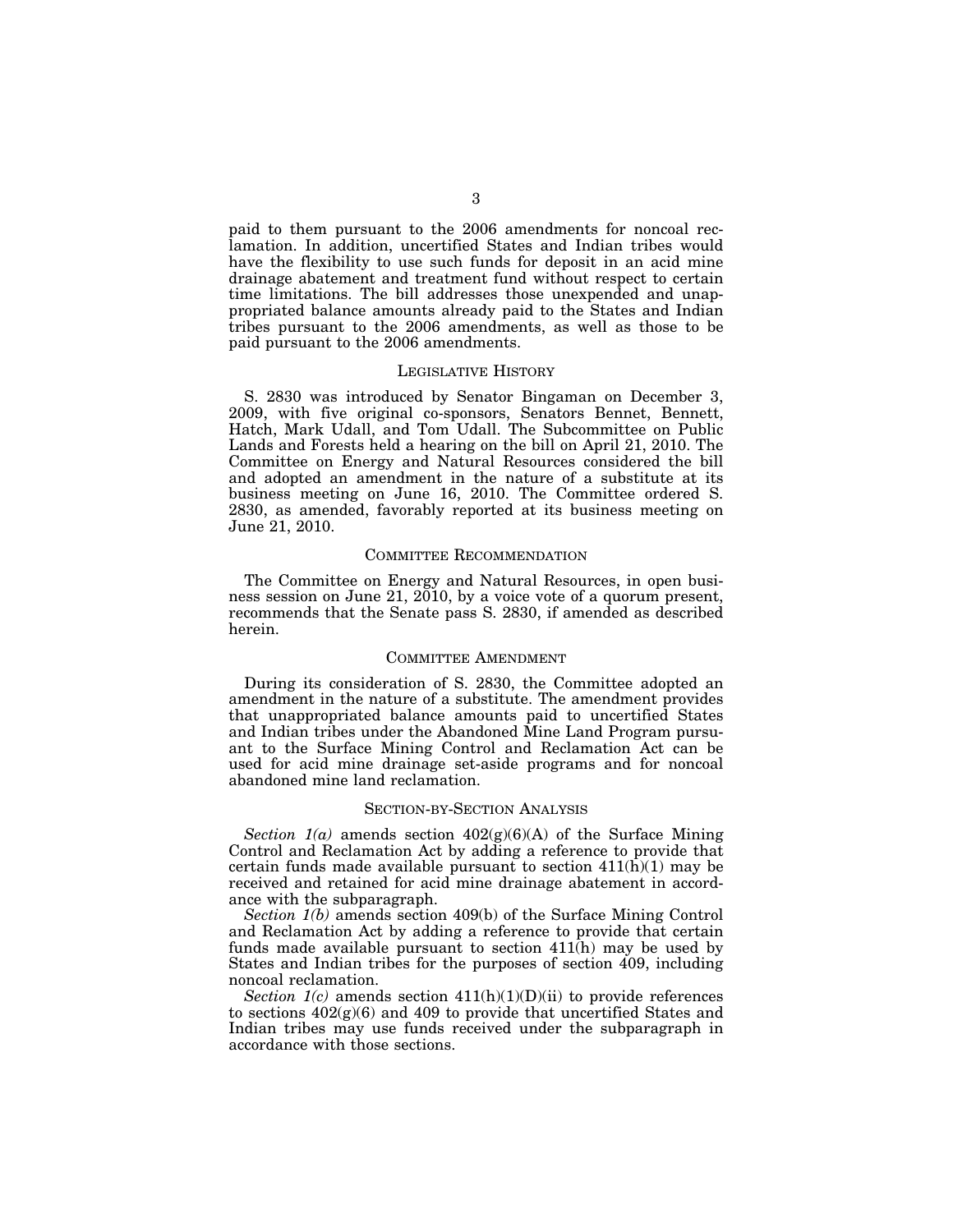#### COST AND BUDGETARY CONSIDERATIONS

The following estimate of costs of this measure has been provided by the Congressional Budget Office:

*S. 2830—A bill to amend the Surface Mining Control and Reclamation Act of 1977 to clarify that uncertified States and Indian tribes have the authority to use certain payments for certain noncoal reclamation projects* 

CBO estimates that enacting S. 2830 would reduce direct spending by about \$5 million over the 2011–2020 period; therefore, payas-you-go procedures would apply. Enacting the legislation would not affect revenues. S. 2830 contains no intergovernmental or private-sector mandates as defined in the Unfunded Mandates Reform Act and would impose no costs on state, local, or tribal governments.

Each year, the Office of Surface Mining (OSM) provides more than \$300 million in grants and payments to states and Indian tribes to reclaim land and water resources that have been degraded by past mining practices. Because such grants and payments are not subject to annual appropriation, they are considered direct spending. States and tribes that currently have backlogs of coal reclamation projects—so-called noncertified states—are obligated, under current law, to use those grants exclusively for those specific coal projects.

S. 2830 would allow those noncertified states and tribes to use those funds for other types of reclamation projects not related to coal mining. CBO expects this change would increase direct spending in the near term by accelerating spending of reclamation grants. However, that short-term increase would be more than offset by reduced spending in later years because enacting the bill would prolong the certification process for some states. On balance CBO expects that this change would reduce the amount of direct spending by the federal government over the next 10 years.

Under current law, once states and tribes certify that they have completed all outstanding coal reclamation projects, they become eligible for additional payments from OSM. Under S. 2830, if some states and tribes substitute noncoal projects for coal projects in the near term and delay their certification status by at least one year, total direct spending over the next 10 years would be less than anticipated under current law. The number of states and tribes that would be affected and the extent to which they would delay certification are uncertain. However, based on information from OSM and some of the affected states and tribes, CBO estimates that enacting the legislation would reduce direct spending by about \$5 million over the 2011–2020 period. Under current law direct spending for these grants and payments is expected to total about \$4 billion over that period.

The Statutory Pay-As-You-Go Act of 2010 establishes budget reporting and enforcement procedures for legislation affecting direct spending or revenues. S. 2830 would reduce direct spending from certain payments to states and tribes to reclaim abandoned mines. The changes in the deficit that are subject to those pay-as-you-go procedures are shown in the following table.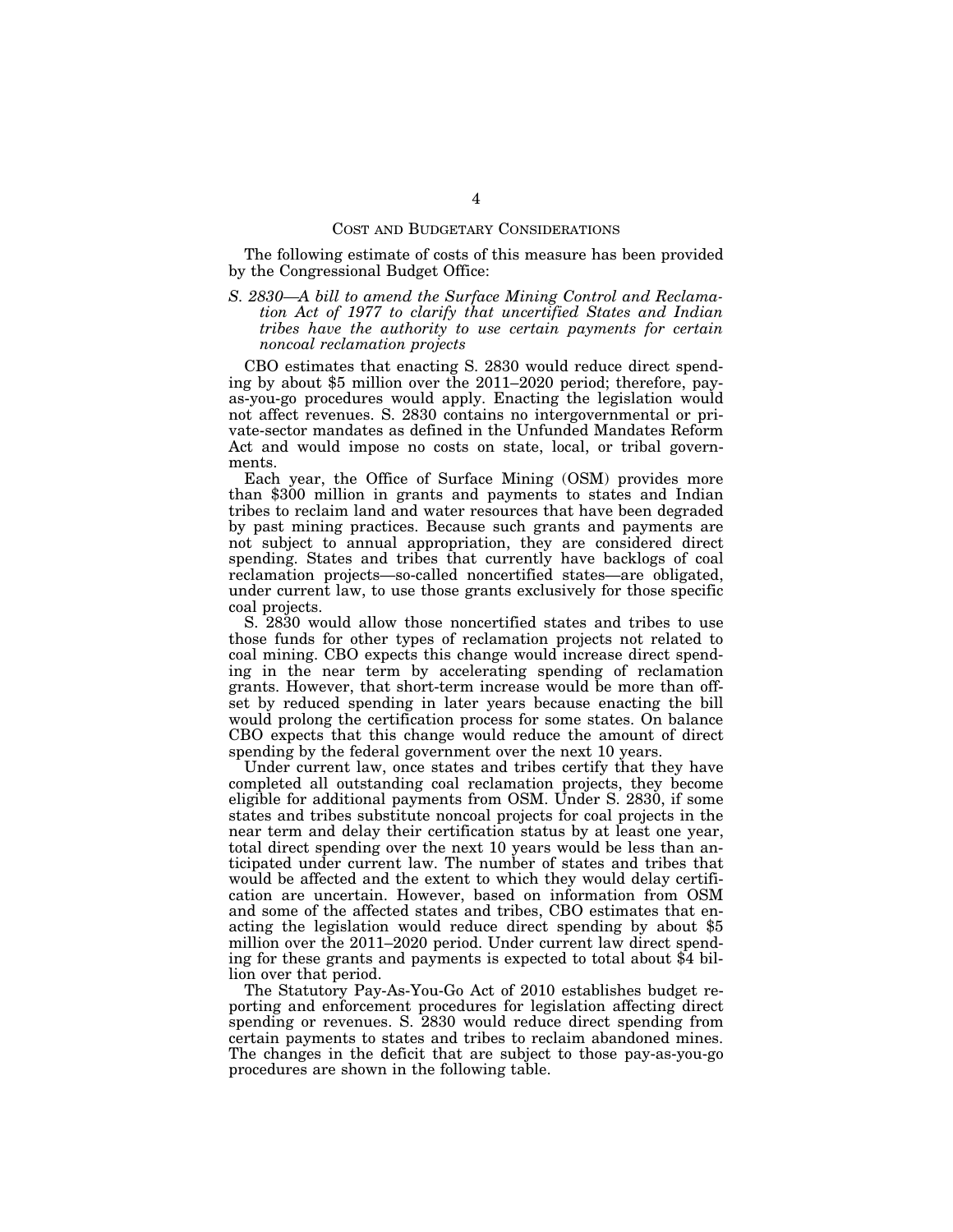CBO ESTIMATE OF PAY-AS-YOU-GO EFFECTS FOR S. 2830, A BILL TO AMEND THE SURFACE MIN-ING CONTROL AND RECLAMATION ACT OF 1977 TO CLARIFY THAT UNCERTIFIED STATES AND INDIAN TRIBES HAVE THE AUTHORITY TO USE CERTAIN PAYMENTS FOR CERTAIN NONCOAL RECLAMATION PROJECTS, AS REPORTED BY THE SENATE COMMITTEE ON ENERGY AND NAT-URAL RESOURCES ON JUNE 21, 2010

|                                             | By fiscal year, in millions of dollars- |      |      |      |      |                                  |      |      |      |      |      |                  |                  |
|---------------------------------------------|-----------------------------------------|------|------|------|------|----------------------------------|------|------|------|------|------|------------------|------------------|
|                                             | 2010                                    | 2011 | 2012 | 2013 | 2014 | 2015                             | 2016 | 2017 | 2018 | 2019 | 2020 | $2010 -$<br>2015 | $2010 -$<br>2020 |
| NET INCREASE OR DECREASE (-) IN THE DEFICIT |                                         |      |      |      |      |                                  |      |      |      |      |      |                  |                  |
| Statutory Pay-As-You-<br>Go                 |                                         |      |      |      |      | 2  2  -2  -2  -2  -1  -1  -1  -1 |      |      |      |      |      |                  | $-5$             |

The CBO staff contact for this estimate is Jeff LaFave. The estimate was approved by Theresa Gullo, Deputy Assistant Director for Budget Analysis.

#### REGULATORY IMPACT EVALUATION

In compliance with paragraph 11(b) of rule XXVI of the Standing Rules of the Senate, the Committee makes the following evaluation of the regulatory impact which would be incurred in carrying out S. 2830.

The bill is not a regulatory measure in the sense of imposing Government-established standards or significant economic responsibilities on private individuals and businesses.

No personal information would be collected in administering the program. Therefore, there would be no impact on personal privacy.

Little, if any, additional paperwork would result from the enactment of S. 2830, as ordered reported.

### CONGRESSIONALLY DIRECTED SPENDING

S. 2830, as reported, does not contain any congressionally directed spending items, limited tax benefits, or limited tariff benefits as defined in rule XLIV of the Standing Rules of the Senate.

## EXECUTIVE COMMUNICATIONS

The views of the Administration were included in testimony received by the Committee at a hearing on S. 2830 on April 21, 2010, which is provided below.

STATEMENT OF GLENDA OWENS, DEPUTY DIRECTOR, OFFICE OF SURFACE MINING RECLAMATION AND ENFORCEMENT DEPARTMENT OF THE INTERIOR

Mister Chairman and Members of the Subcommittee, thank you for the invitation to testify on behalf of the Office of Surface Mining Reclamation and Enforcement (OSM) regarding S. 2830. I look forward to working with you on matters relating to the Surface Mining Control and Reclamation Act of 1977 (SMCRA).

S. 2830 would allow noncertified states and tribes to use certain SMCRA payments for non-coal reclamation. While we recognize the importance of addressing hardrock mine hazards, we cannot support this bill because it is incon-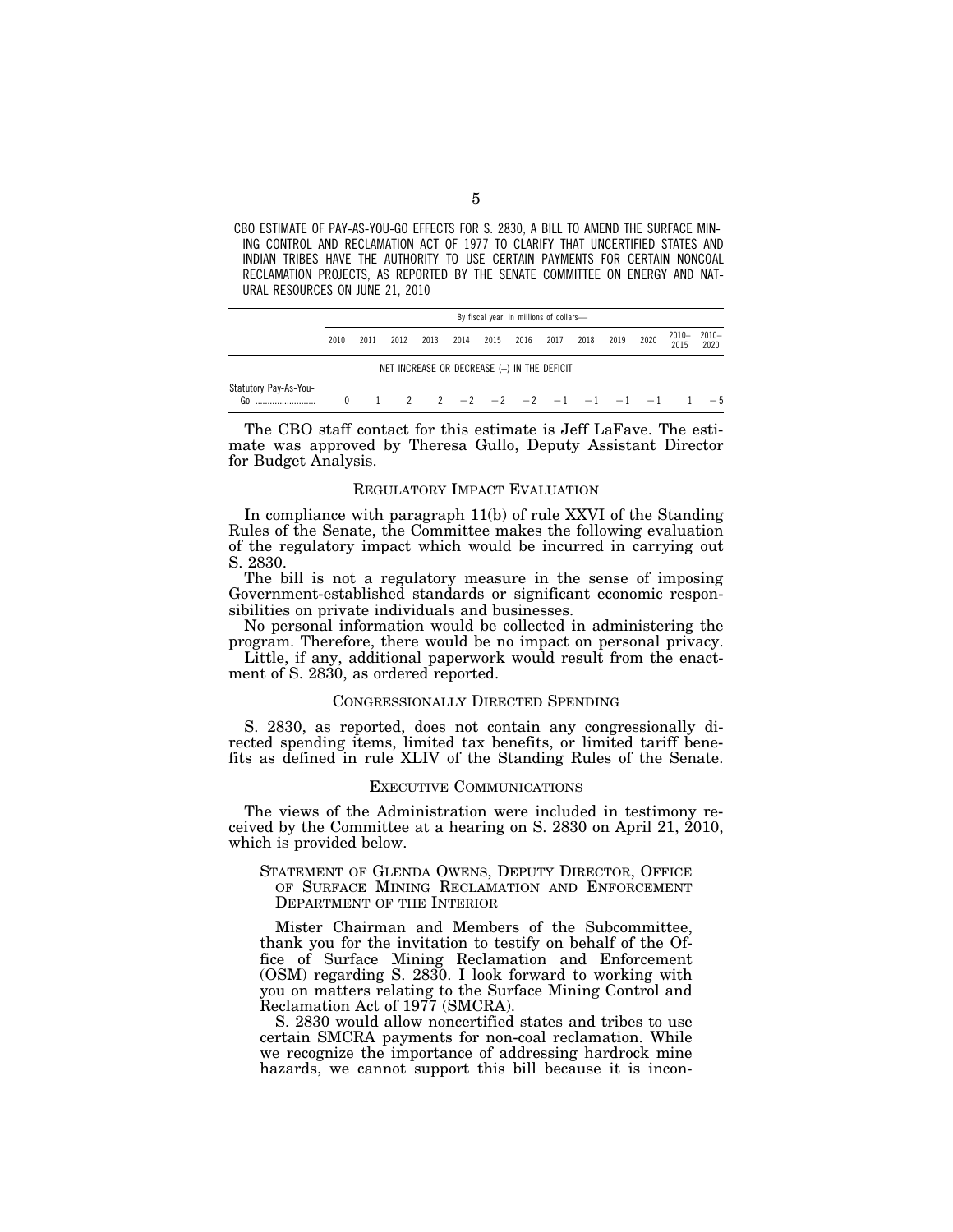sistent with the President's FY 2011 Budget proposal to limit SMCRA payments to high priority coal sites.

The FY 2011 President's Budget includes a proposal to focus AML funds on the high priority coal reclamation sites in order to ensure that the most hazardous issues can be addressed before the AML fee expires. In addition to terminating unrestricted payments to certified states and tribes, the proposal will require all noncertified states to use their funding only for high priority coal reclamation projects.

#### BACKGROUND

Through SMCRA, Congress established OSM for two basic purposes. First, to ensure that the Nation's coal mines operate in a manner that protects citizens and the environment during mining operations and to restore the land to beneficial use following mining. Second, to implement an Abandoned Mine Land (AML) program to address the hazards and environmental degradation created by two centuries of weakly regulated coal mining that occurred before SMCRA's enactment.

Title IV of SMCRA created an AML reclamation program funded by a reclamation fee assessed on each ton of coal produced. The fees collected have been placed in the Abandoned Mine Reclamation Fund (Fund). OSM, either directly or through grants to States and Indian tribes with approved AML reclamation plans under SMCRA, has been using the Fund primarily to reclaim lands and waters adversely impacted by coal mining conducted before the enactment of SMCRA and to mitigate the adverse impacts of mining on individuals and communities. Also, since FY1996, an amount equal to the interest earned by and paid to the Fund has been available for direct transfer to the United Mine Workers of America Combined Benefit Fund to defray the cost of providing health care benefits for certain retired coal miners and their dependents. Section 402(a) of SMCRA fixed the reclamation fee for the period before September 30, 2007, at 35 cents per ton (or 10 percent of the value of the coal, whichever is less) for surface-mined coal other than lignite, 15 cents per ton (or 10 percent of the value of the coal, whichever is less) for coal from underground mines, and 10 cents per ton (or 2 percent of the value of the coal, whichever is less) for lignite. As originally enacted, section 402(b) of SMCRA authorized collection of reclamation fees for 15 years following the date of enactment (August 3, 1977); thus, OSM's fee collection authority would have expired August 3, 1992. However, Congress extended the fees and fee collection authority through September 30, 1995, in the Omnibus Budget Reconciliation Act of 1990. The Energy Policy Act of 1992 extended the fees through September 30, 2004. A series of short interim extensions in appropriations and other acts extended the fees through September 30, 2007.

The AML reclamation program was established in response to concern over extensive environmental damage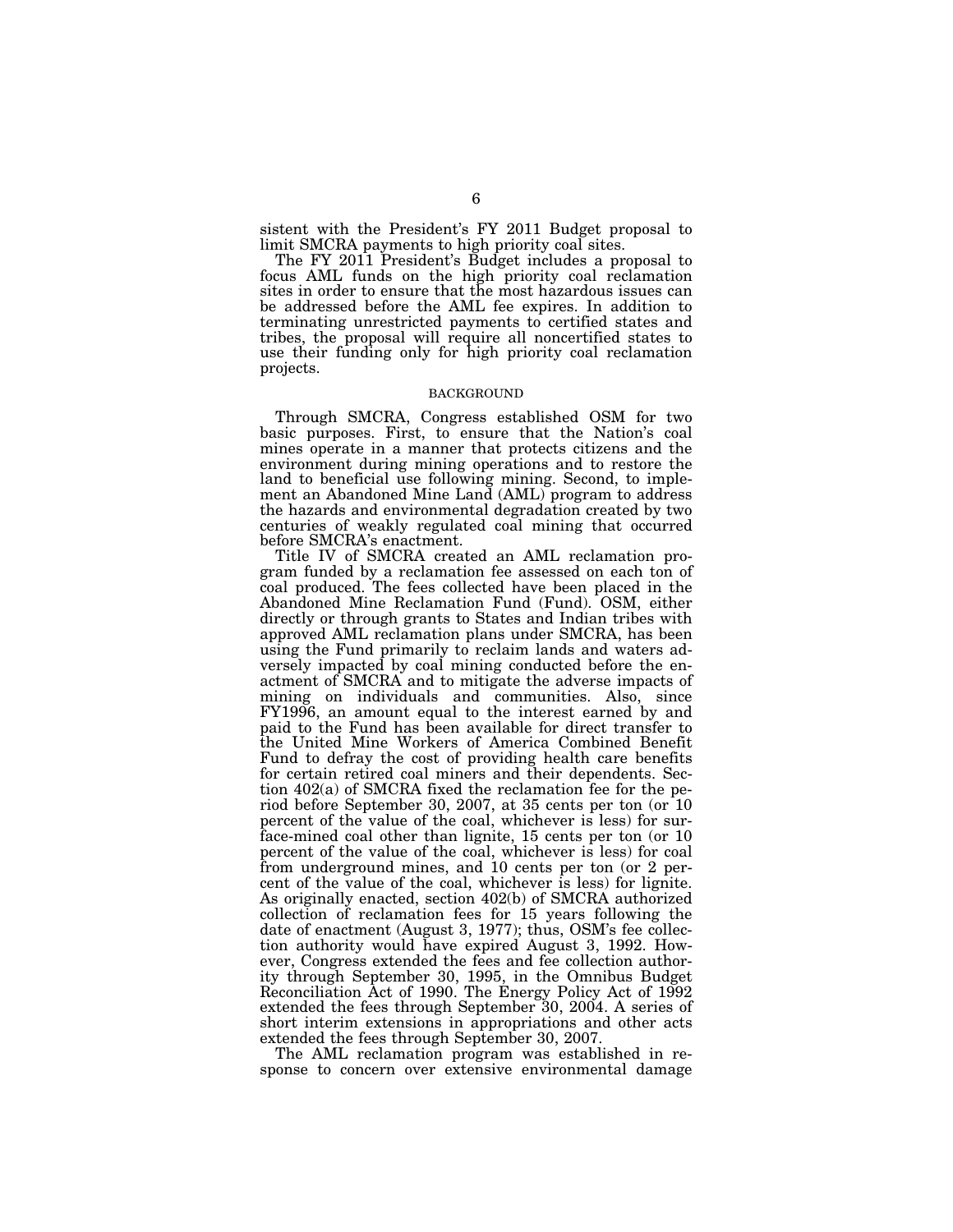caused by past coal mining activities. Before the 2006 amendments, the AML program reclaimed eligible lands and waters using the Fund, which came from the reclamation fees collected from the coal mining industry. Eligible lands and waters were those which were mined for coal or affected by coal mining or coal processing, were abandoned or left inadequately reclaimed prior to the enactment of SMCRA on August 3, 1977, and for which there was no continuing reclamation responsibility under State or other Federal laws.

SMCRA established a priority system for reclaiming coal problems. Before the 2006 amendments, the AML program had five priority levels, but reclamation was focused on eligible lands and waters that reflected the top three priorities. The first priority was ''the protection of public health, safety, general welfare, and property from extreme danger of adverse effects of coal mining practices.'' The second priority was ''the protection of public health, safety, and general welfare from adverse effects of coal mining practices.'' The third priority was ''the restoration of land and water resources and the environment previously degraded by adverse effects of coal mining practices.''

As originally established, the Fund was divided into State or Tribal and Federal shares. Each State or tribe with a Federally approved reclamation plan was entitled to receive 50 percent of the reclamation fees collected annually from coal operations conducted within its borders. The "Secretary's share" of the Fund consisted of the remaining 50 percent of the reclamation fees collected annually and all other receipts to the Fund, and was allocated into three shares as required by the 1990 amendments to SMCRA. First, OSM allocated 40% of the Secretary's share to "historic coal" funds to increase reclamation grants to States and Indian tribes for coal reclamation. However, all the funds which were allocated may not have been appropriated. Second, OSM allocated 20% to the Rural Abandoned Mine Program (RAMP), operated by the Department of Agriculture. However, that program has not been appropriated AML funds since the mid-1990s.

Last, SMCRA required OSM to allocate 40% to "Federal expense'' funds to provide grants to States for emergency programs that abate sudden dangers to public health or safety needing immediate attention, to increase reclamation grants in order to provide a minimum level of funding to State and Indian tribal programs with unreclaimed coal sites, to conduct reclamation of emergency and high-priority coal sites in areas not covered by State and Indian tribal programs, and to fund OSM operations that administer Title IV of SMCRA.

States with an approved State coal regulatory program under Title V of SMCRA and with eligible coal mined lands may develop a State program for reclamation of abandoned mines. The Secretary may approve the State reclamation program and fund it. At the time the 2006 amendments were enacted, 23 States received annual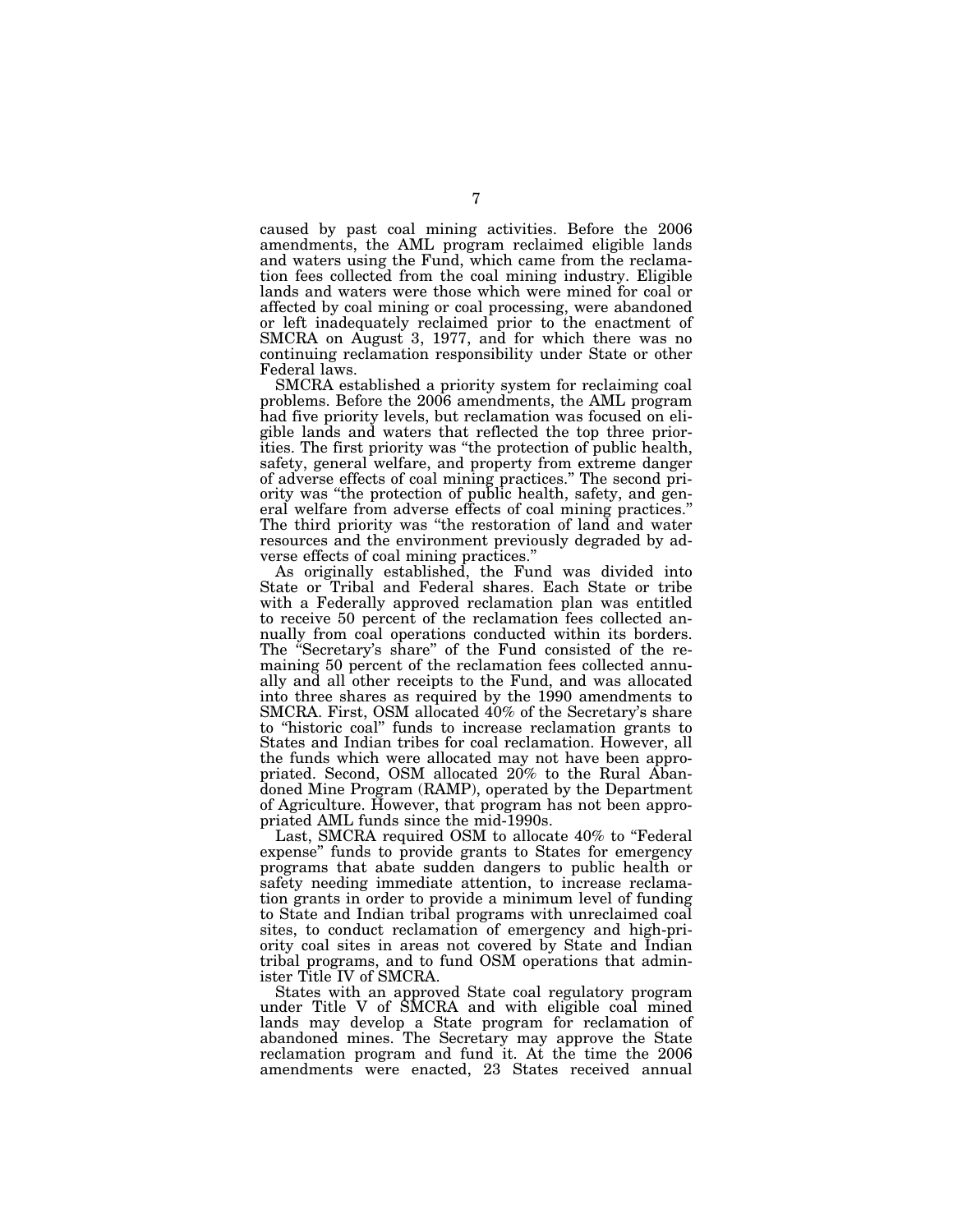AML grants to operate their approved reclamation programs. Three Indian tribes (the Navajo, Hopi and Crow Tribes) without approved regulatory programs have received grants for their approved reclamation programs as authorized by section  $405(k)$  of SMCRA.

Before the 2006 amendments, States and Indian tribes that had not certified completion of reclamation of their abandoned coal lands could use AML grant funds on noncoal projects only to abate extreme dangers to public health, safety, general welfare, and property that arose from the adverse effects of mineral mining and processing and only at the request of the Governor or the governing body of the Indian tribe.

The Surface Mining Control and Reclamation Act Amendments of 2006 were signed into law as part of the Tax Relief and Health Care Act of 2006, on December 20, 2006 (Public Law 109–432). The 2006 amendments revised Title IV of SMCRA to make significant changes to the reclamation fee and the AML program. One change extended OSM's reclamation fee collection authority through September 30, 2021. The statutory fee rates were reduced by 10 percent from the current levels for the period from October 1, 2007, through September 30, 2012, and an additional 10 percent from the original levels for the period from October 1, 2012, through September 30, 2021.

The Fund allocation formula was also changed. Beginning October 1, 2007, certified States are no longer eligible to receive State share funds. Instead, amounts that would have been distributed as State share for fee collections for certified States are distributed as historic coal funds. The RAMP share was eliminated, and the historic coal allocation is further increased by the amount that previously was allocated to RAMP.

Since 2006, the Department has interpreted the language of SMCRA section 411(h) to require that OSM use grants to provide funds to eligible States and Indian tribes and to preclude noncertified states and Indian tribes from using funds that they receive under that section for noncoal reclamation.

#### S. 2830

Under SMCRA, states can use some of the AML funds they receive for non-coal reclamation. S. 2830 would amend SMCRA to allow noncertified states and tribes to use their mandatory funds received under Section 411(h)(1) from their unappropriated AML Fund balance for reclamation activities on non-coal mine sites. Noncertified states and tribes can already use the funds they receive from the "state share" and "historic coal" formulas for noncoal reclamation.

When Secretary Salazar appeared before the Committee on Energy and Natural Resources to testify about the FY 2011 President's Budget for the Department of the Interior, he noted that in developing a balanced budget request for FY 2011, tough choices had to be made. The budget, in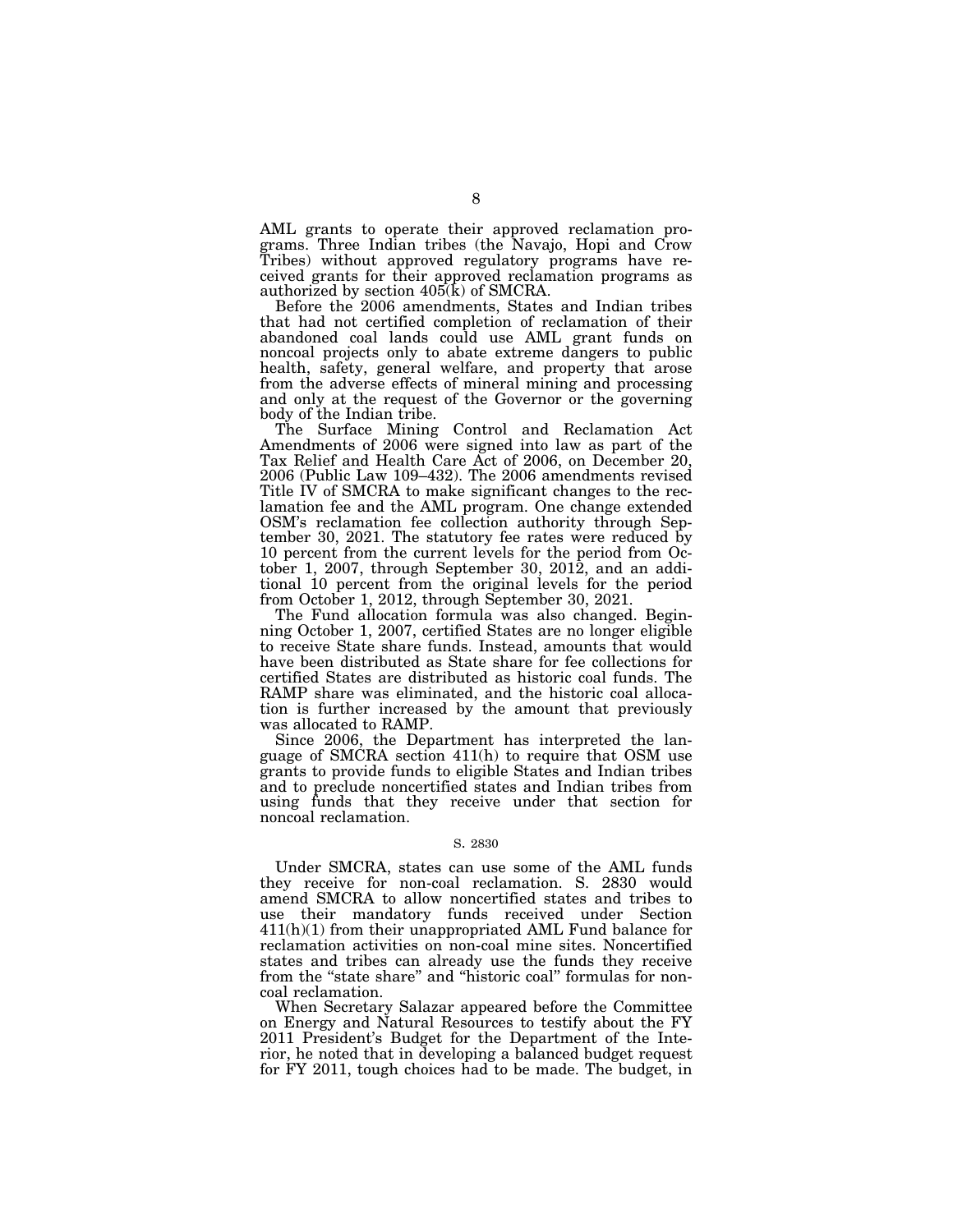addition to eliminating unrestricted payments to certified states, also proposes limiting the use of AML payments to priority coal reclamation projects. The Department cannot support S. 2830 because it is inconsistent with the Fiscal Year 2011 budget.

In an effort to focus the AML program on coal reclamation before the reclamation fee terminates, the President's FY 2011 budget proposes to restrict the use of AML funds by noncertified states to high priority coal reclamation. Because S. 2830 is inconsistent with the Administration's goal of ensuring expeditious coal reclamation, we cannot support this bill.

While we recognize the dangers that abandoned hard rock mines can pose, AML funding needs to be focused on the highest priority problems Congress originally identified in 1977. The challenging economic conditions, coupled with this Administration's commitment to fiscal responsibility, only heighten the need for AML funds to be devoted to the highest priority coal problems. We note that the administration has continued to invest in AML, both through the Bureau of Land Management and National Park Service American Recovery and Reinvestment Act of 2009 funding and the FY 2011 President's Budget to address hardrock mine reclamation on Federal Lands.

We share your concern about non-coal abandoned mine sites and would be happy to share the expertise gained administering SMCRA and work with the Congress and this committee as we seek to address abandoned non-coal mine problems.

Thank you for the opportunity to appear before the Subcommittee today and testify on this bill. I look forward to working with the Subcommittee to ensure that the Nation's abandoned mine lands are adequately reclaimed.

#### CHANGES IN EXISTING LAW

In compliance with paragraph 12 of rule XXVI of the Standing Rules of the Senate, changes in existing law made by the bill, as ordered reported, are shown as follows (existing law proposed to be omitted is enclosed in black brackets, new material is printed in italic, existing law in which no change is proposed is shown in roman):

## **SURFACE MINING CONTROL AND RECLAMATION ACT OF 1977**

# Public Law 95–87, as amended

AN ACT TO provide for the cooperation between the Secretary of the Interior and the States with respect to the regulation of surface coal mining operations, and the acquisition and reclamation of abandoned mines, and for other purposes.

*Be it enacted by the Senate and House of Representatives of the United States of America in Congress assembled,* That this Act may be cited as the ''Surface Mining Control and Reclamation Act of 1977''.

\* \* \* \* \* \* \*